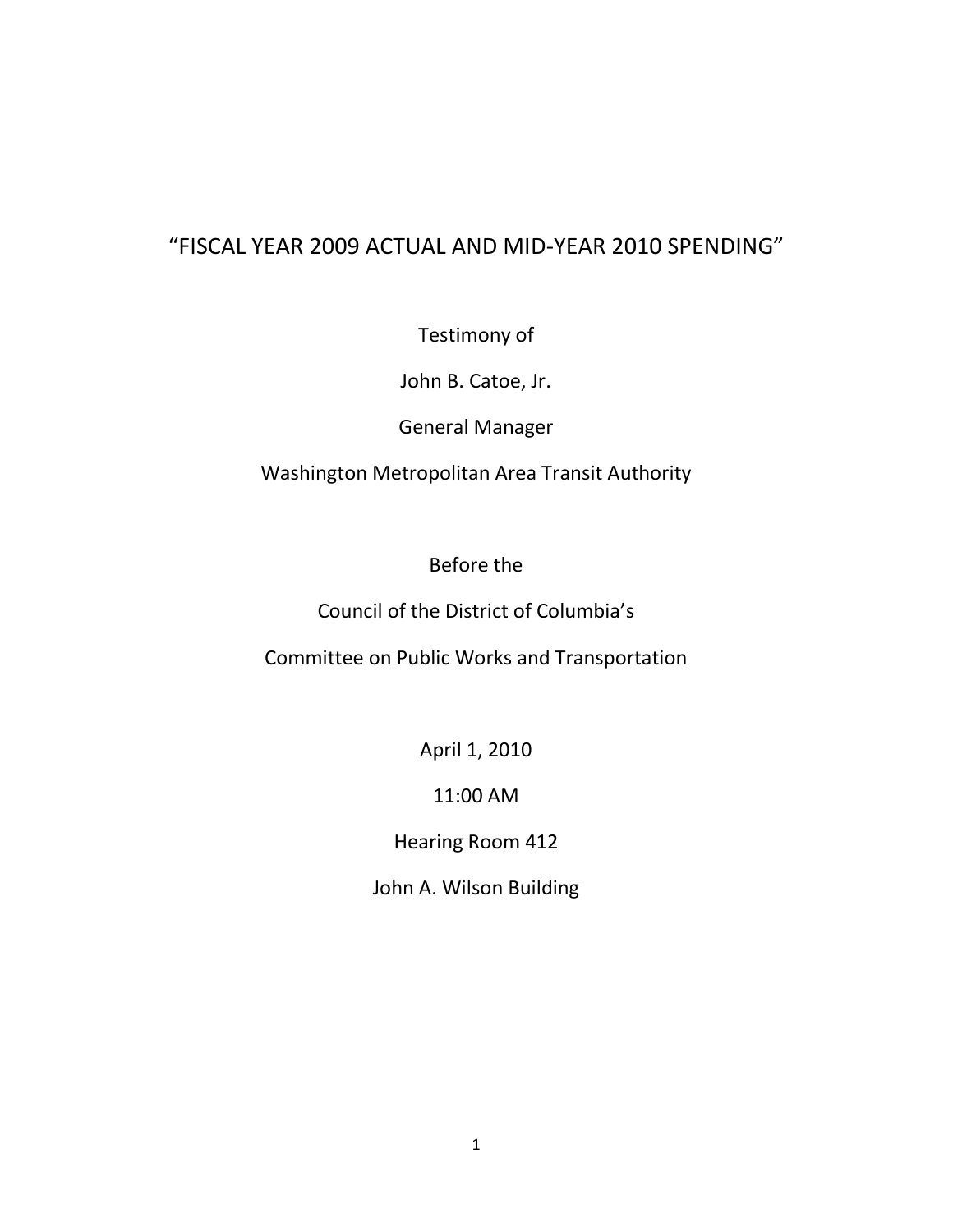Testimony of John B. Catoe, Jr., General Manager Washington Metropolitan Area Transit Authority Before the Committee on Public Works and Transportation Council of the District of Columbia April 1, 2010

Good morning, Chairman Graham and other members of the Committee on Public Works and Transportation and staff, thank you for the opportunity to testify today on Metro's fiscal year 2009 actual results and the mid-year spending status of our fiscal year 2010 budget. I am John B. Catoe, Jr., General Manager of the Washington Metropolitan Area Transit Authority, commonly known as WMATA or Metro. As you know, I am retiring from Metro tomorrow, April 2, 2010.

Metro's Board of Directors has selected Richard Sarles as the interim general manager, and he began his service on March 29, 2010. Richard is an outstanding transit professional with many years of experience who will be a great interim general manager.

Before I begin discussing our budget results for fiscal year 2009 and the results to date for fiscal year 2010, let me take a few moments to reflect on the last ten months and what we have been doing to improve safety within the Authority. Last June, something went terribly wrong on our railroad just north of the Fort Totten Station. No one at Metro or in this region will ever forget that day which took nine lives and changed many others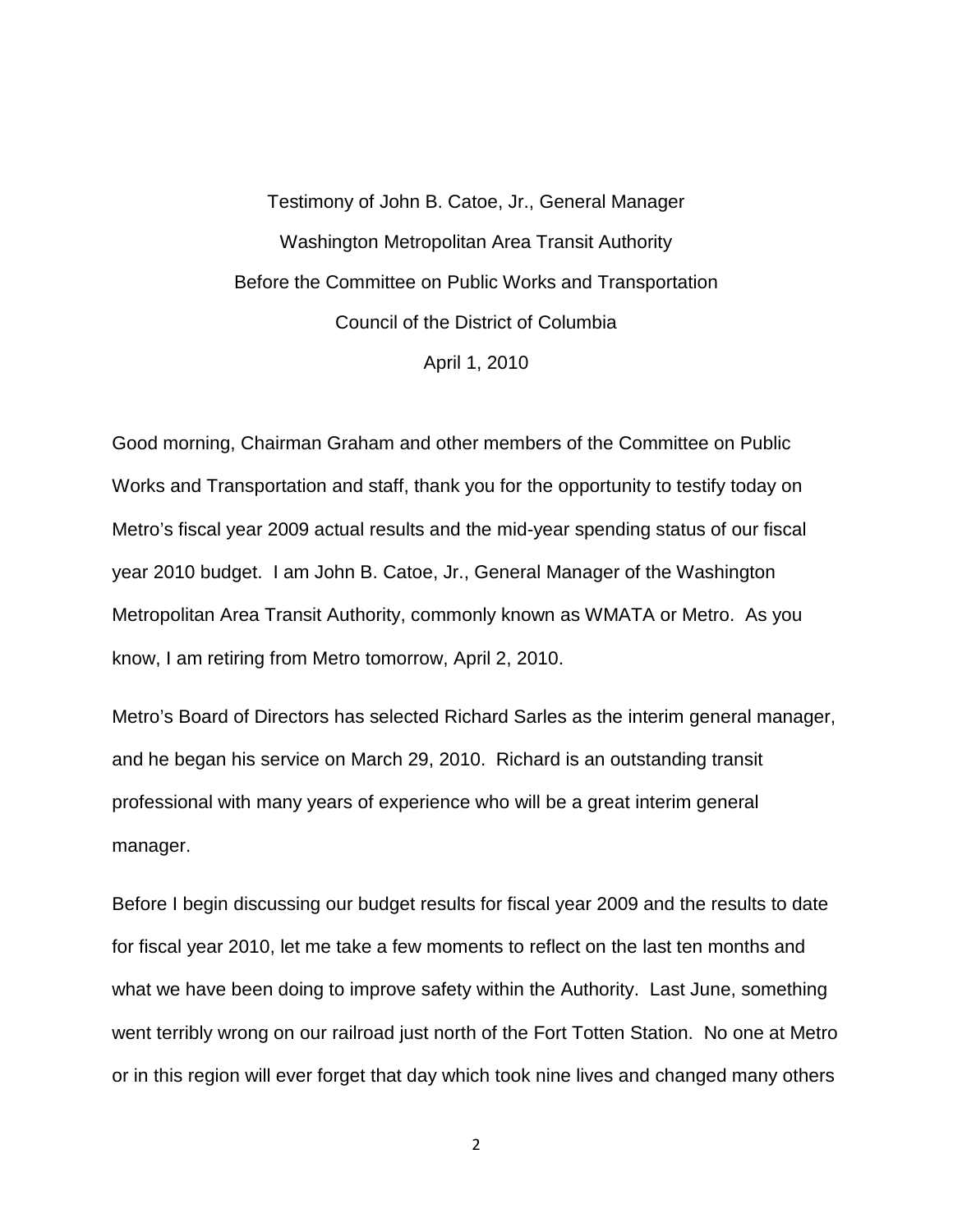forever. Before the accident and after, Metro's top priority has always been safety. Chairman Graham, I want to assure you, the members of the Council of the District of Columbia, and the citizens of the District who are watching this hearing, that we are and will continue to take every precaution to keep our system as safe as it can possibly be.

We have implemented and will continue to implement numerous measures to make Metro safer for customers and employees. For example, we have made the following changes to our operations since the accident:

- All Metrorail trains are being operated manually by train operators and this will continue until further notice.
- Metro is running twice-daily computerized tests of the track circuits, once after each rush hour. Circuit performance is judged by a higher standard. If a circuit fails to meet the performance standard, crews are dispatched immediately to investigate. This may also call for a change in train operations to ensure employee and passenger safety.
- Metro is working to develop a real-time system to monitor and provide alerts for track circuit failures. The NTSB has commented positively on our efforts to create this system from scratch as such a system is not commercially available.

We are taking other actions as well. By the end of this summer, Metro will have installed rollback protection software on all 182 of its 5000 series rail cars. Metro is also installing rollback protection on all 1000 and 4000 series railcars (388 cars). This extra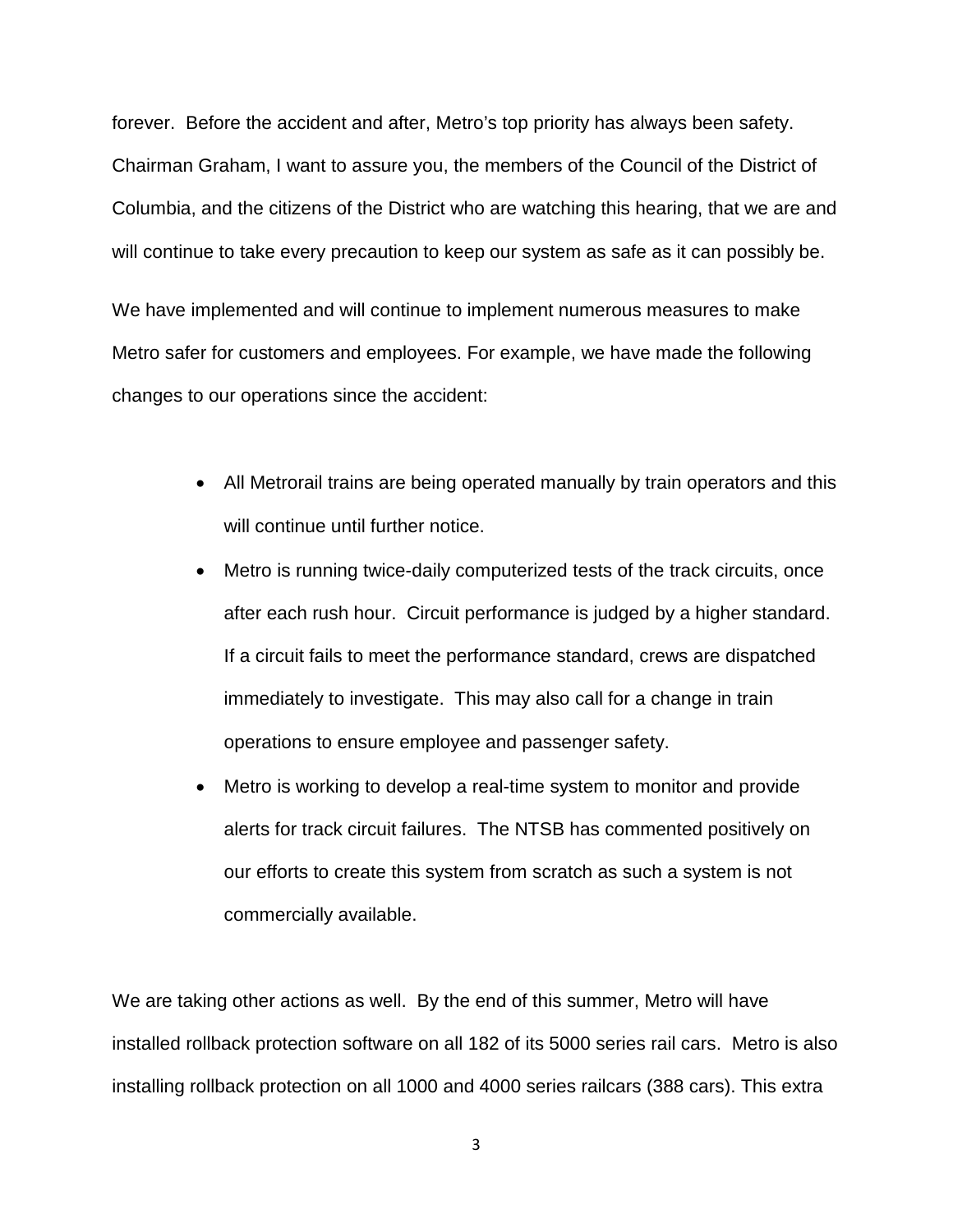layer of protection is designed to prevent trains from rolling backward while operating in manual mode. This will put Metro in compliance with an NTSB recommendation that all rail passenger cars have rollback protection. Metro's 2000, 3000 and 6000 series rail cars (546 rail cars total) already have the rollback protection software.

Metro is also going to repair door control units on 546 rail cars by the spring of 2011. And, Metro is working toward replacement of our oldest rail cars, which can begin as soon as funding is identified and approved by the Board of Directors.

Since 2004, Metro has closed 187 of 250 corrective action plans. We are currently working to close the remaining 63. We are increasing the staffing resources in our Safety Department, and we expect to have a new Chief Safety Officer on board in the near future. We are also working with our union partners to enhance safety task forces in every Metro location, and are expanding and enhancing our safety training with the assistance of other transit agencies, the FTA-funded National Transit Institute of Rutgers University, and the Transportation Safety Institute, whose parent organization is the Research and Innovative Technology Administration within the U.S. Department of Transportation.

We are also revising the Metrorail and Metrobus Safety Rules and Procedures and the Authority's System Safety Program Plan, and are revising and restructuring our right-ofway protection program and work methods. Pilot programs for these areas being developed to analyze and evaluate the new processes and procedures.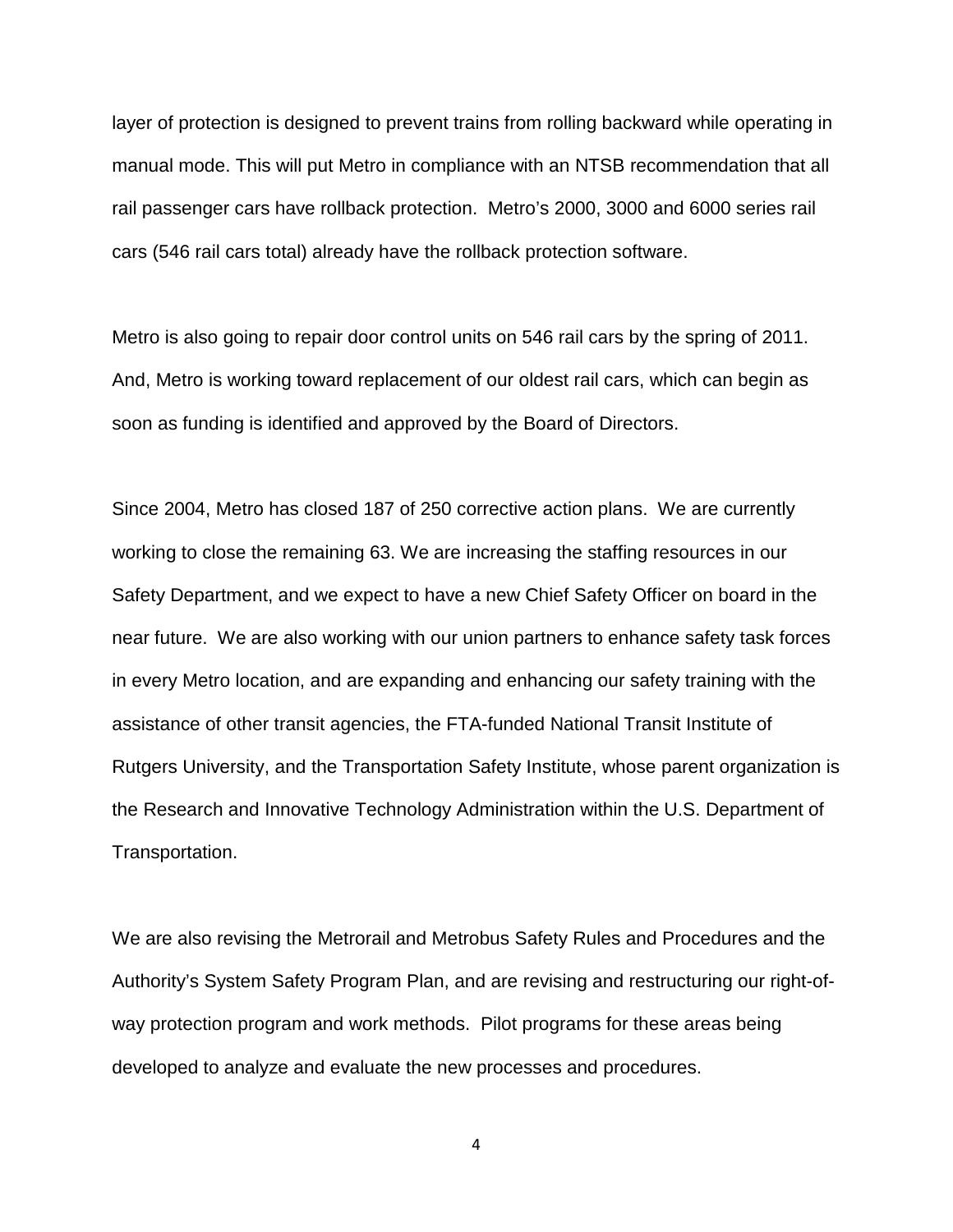Metro strives for complete transparency with regards to its safety efforts. As part of our on-going commitment to transparency, Metro has created *Moving Forward on Safety*, a web page dedicated to safety that is designed to let our customers keep track of our efforts to implement improvements. Through this page our customers can monitor the corrective actions we are taking to ensure the safe operation of our track circuits, see how we are responding to recommendations from the oversight agencies, and find information on the investigation into the June 22 accident on the Red Line.

## FISCAL YEAR 2009

Metro recorded a five and a half million dollar surplus in fiscal year 2009 despite the fact that Metorail and Metrobus average weekday ridership growth was below the budget estimate by 5% and 4% respectively. The surplus was aided in large measure by the 18-month fare increase implemented in 2008 and by higher than budgeted nonpassenger revenues. The operating groups performed ahead of budget in both straight and overtime pay. Fuel and propulsion power savings also contributed to the favorable budget variance. The capital budget in fiscal year 2009 was established at \$617 million, of which \$537 million was obligated and \$391 million was expended, leaving \$226 million unexpended at the end of the year.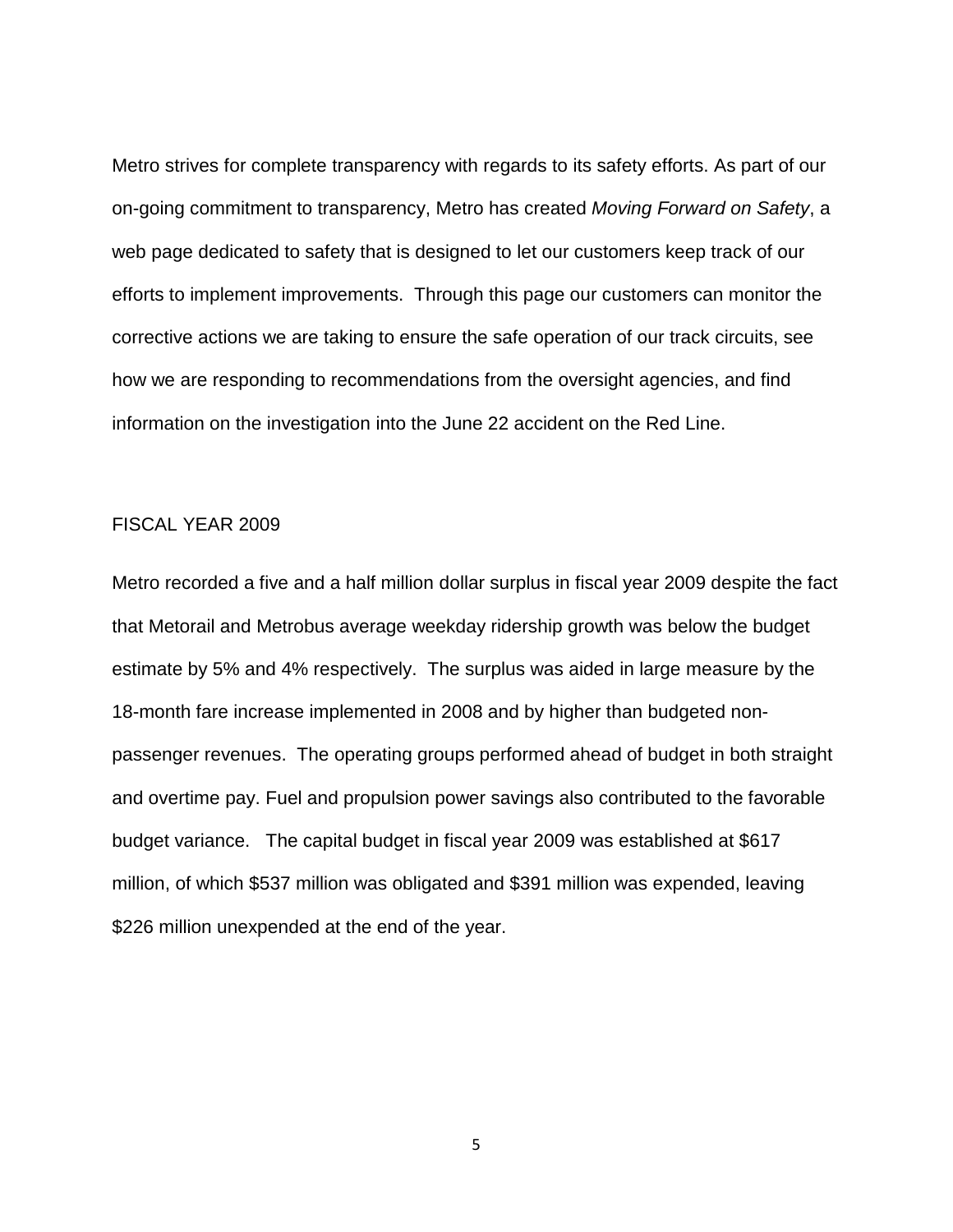### FISCAL YEAR 2010 – MID YEAR RESULTS

#### Operating Budget

As of December 31, 2009, cumulative Metrorail ridership was 6% below the budgeted levels, Metrobus ridership was 11% below budget and MetroAccess ridership was 4% higher than budget. Total mid-year operating revenues were \$367 million, which is \$22 million, or 6% below the year-to-date budgeted amount of \$389 million. Monetarily, the largest budget shortfall continues to be in rail passenger revenue at \$241 million, which is \$19 million, or 7% below the year-to-date budgeted amount of \$260 million. Bus passenger revenue was \$53 million, \$6 million or 11% below the \$59 million budget expectation. MetroAccess passenger revenues, at about \$2 million are 14% less than the \$2.5 million revenue projection for the year to date. Parking revenues have also come in at less than expected through mid-year at \$23 million, which is \$2 million or 8% under the \$25 million budget.

Based on the revenue to date and the year-end forecast, the current projection, without corrective action, would result in a year-end shortfall of \$40 million. Metro has implemented the following actions to close the budget gap:

- Red Line recovery \$6.0 million-Recovery of personnel costs incurred in FY 2009 and FY 2010 as a result of the Red Line accident.
- FY 2009 Surplus: \$5.6 million
- ARRA Funds: \$10.0 million. Funds from the federal stimulus program, the American Recovery and Reinvestment Act of 2009.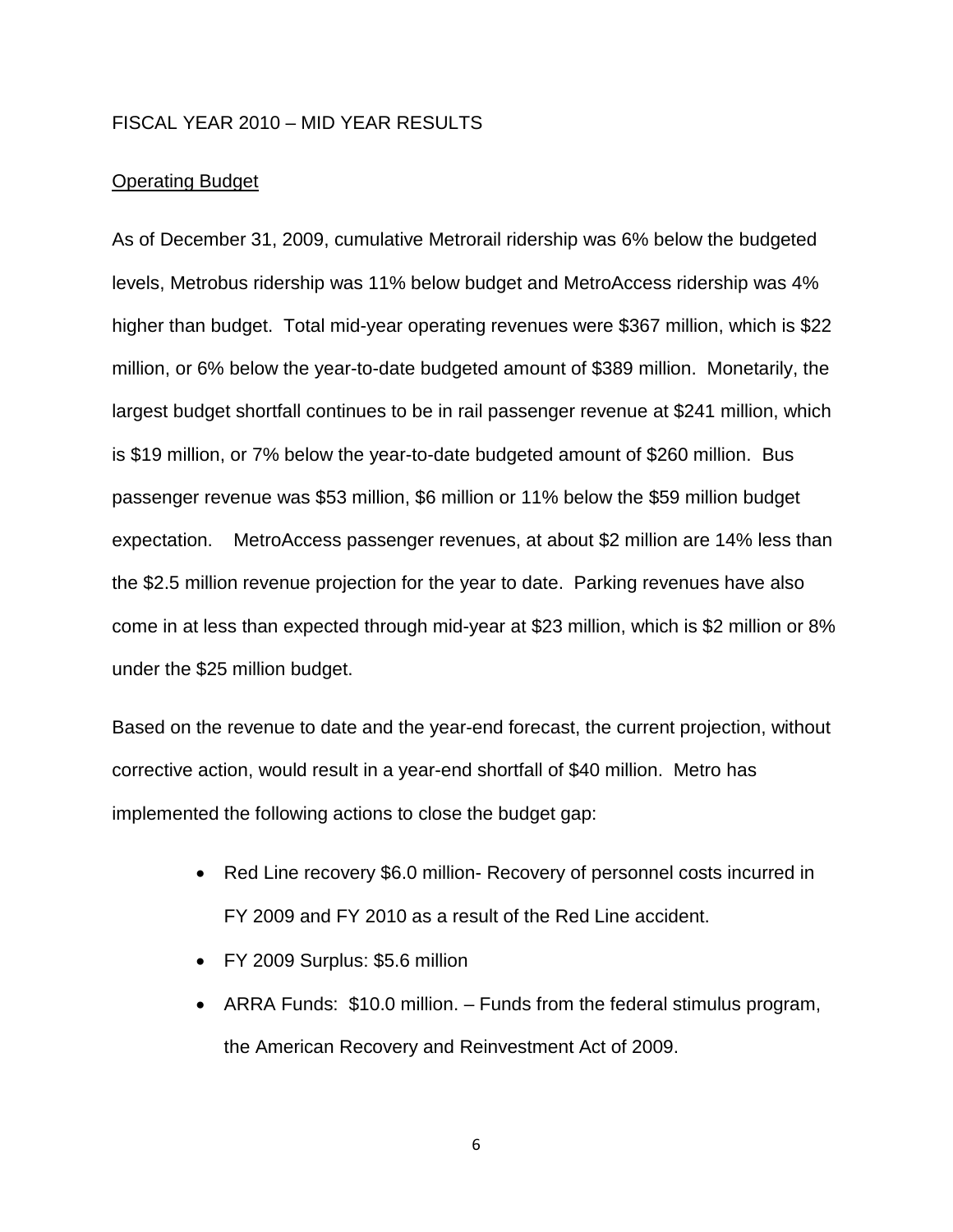- Fare increase (surcharge) of 10 cents: \$9.6 million. Fare increase (surcharge) began February 28, 2010 and will be in effect through June.
- Reduction in call center hours: \$0.2 million. The customer call center office has reduced hours, eliminating nine positions.
- Reduction in sales office hours: \$0.1 million. The sales office has reduced hours, resulting in personnel cost savings.
- Staff reductions and other departmental reductions: \$2.2 million.
- Departmental reductions \$6.4 million Additional departmental reductions, including:
	- 1. Further reductions to overtime and temporary staff:- \$0.8 million.
	- 2. Application of receivable balance for SmarTrip services:- \$0.4 million.
	- 3. Additional savings in fuel and propulsion for bus services: \$0.65 million.
	- 4. Through a combination of reducing service expenses, material and supply expenses, consultants and contract services, the departments will save \$1.73 million.
	- 5. The Departments of Bus Services and Transit Infrastructure and Engineering Services (TIES) will reduce service expenses and material and supplies within the operating budget:- \$0.82 million.
	- 6. Rail Operations and TIES have identified reductions of \$2.0 million in forecasted wage expenses due to personnel vacancy levels.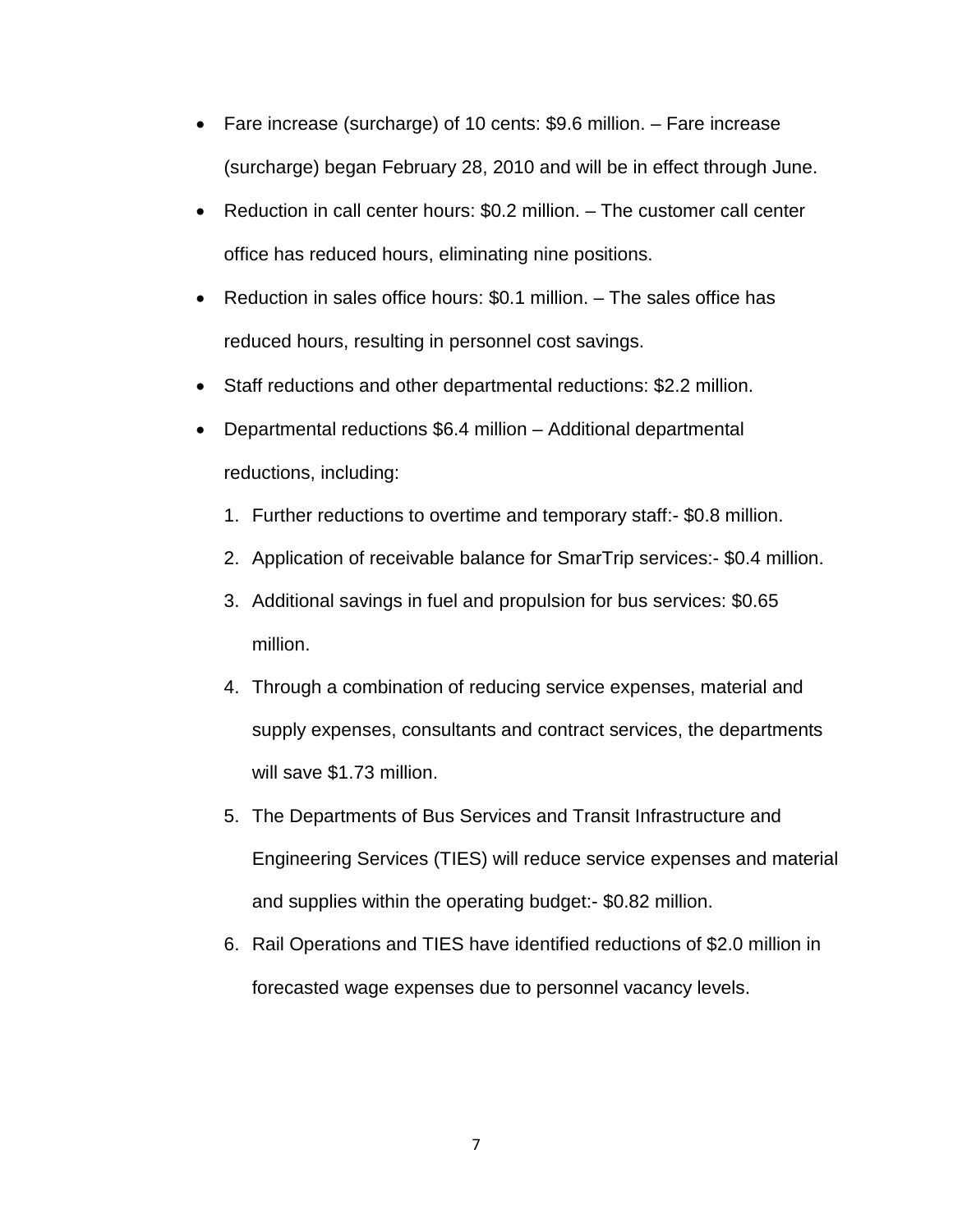#### Capital Program

Metro continues to implement its multi-year capital improvement program (CIP). That program currently consists of two components: Metro Matters, which is an expenditure– based program and in its final year, and Metro's "Stimulus" program which is obligationbased and funded through the American Recovery and Reinvestment Act of 2009. Those programs have a combined fiscal year 2010 capital budget of \$825 million. Of this amount, 57%, or \$470 million, has been obligated through December, and \$177 million, or 21% has been spent. \$648 million remains unexpended against the combined program budget, leaving \$355 million targeted for obligation by June 30.

The Metro Matters component of the CIP has a fiscal year 2010 budget of \$623 million. Of that, \$345 million, or 55%, has been obligated, and \$163 million, or 26%, has been spent through the mid-year. The "Stimulus" program budget for fiscal year 2010 is \$202 million. \$125 million of that, or 62% has been obligated and \$14 million, or 7%, has been spent through December.

## **SNOW**

I would like to take a moment to discuss Metro's response efforts associated with the February snowstorms. Snow response operations began days prior to the February 5/6<sup>th</sup> record-breaking snowstorm with the implementation of Metro's Severe Weather Plan, which focuses on pre-planning. As we tracked the progress of the impending snowstorm, we prepared both equipment and employees and stockpiled de-icing and salt materials.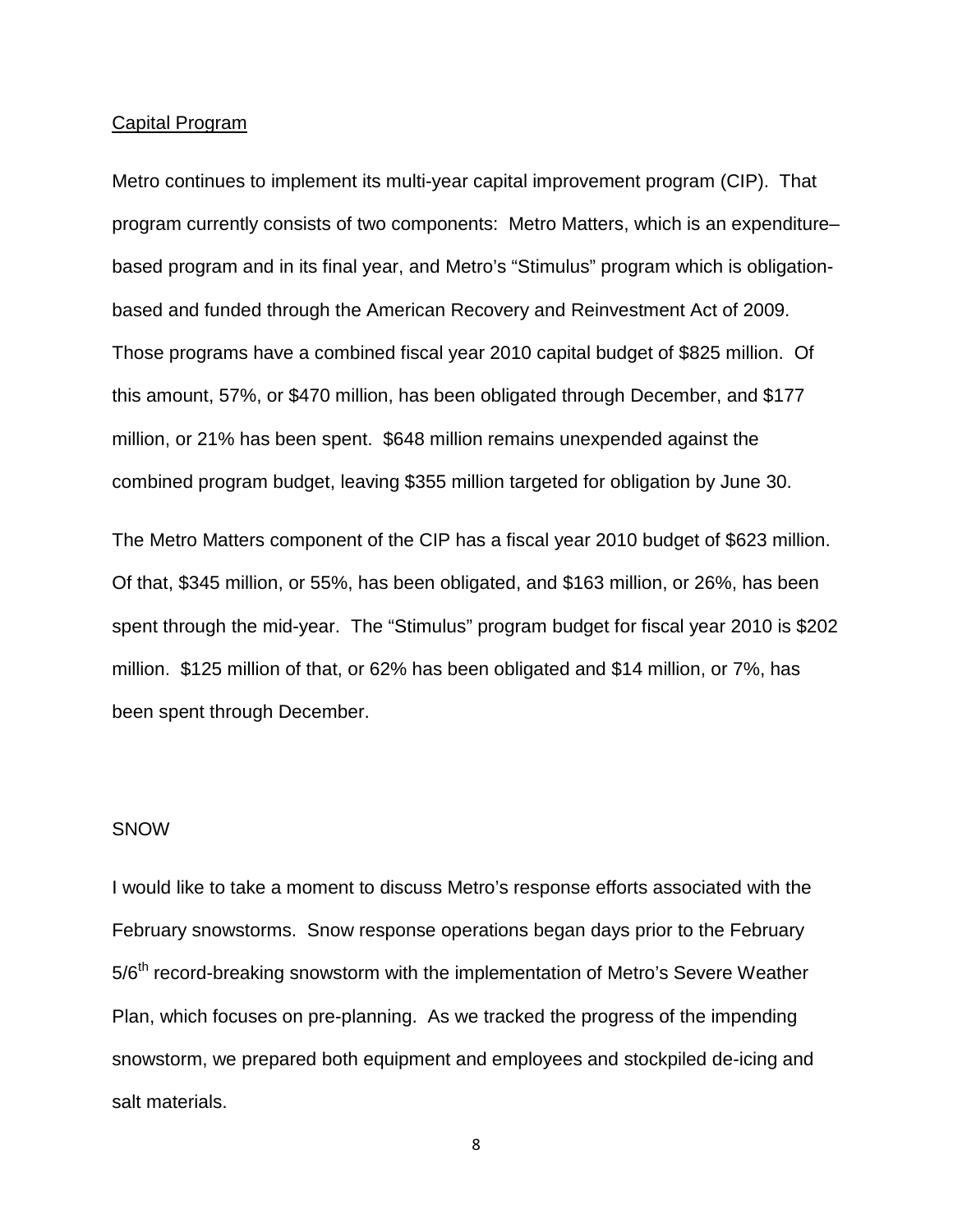As the severity of the snowstorm increased so did Metro's snow response operations. Train and bus operators and emergency personnel were placed on 12-hour shifts, and some stayed overnight in local hotels or at Metro facilities. Metro personnel worked around the clock to clear the rails of snow and ice and operate above ground as long as it was considered safe for passengers and employees. When Metro's snow commander determined it was unsafe to run rail operations above ground, Metro ran underground service.

Bus and paratransit vehicles discontinued service once the road conditions in the jurisdictions deteriorated and Metro's snow commander considered them too dangerous. The rapid deterioration of conditions was exemplified on February 5 when within a single hour approximately 45 buses were temporarily stuck in the snow due to hazardous road conditions.

Metro continued round-the-clock snow response operations for a period of eight days which started during the February 5/6<sup>th</sup> snowstorm and continued through the second snowstorm on February 9<sup>th</sup>. Metro was able to fully re-establish all above ground rail operations by February 16 (the day following Presidents Day) for the morning rush hour.

Metro's recovery efforts continue with additional repairs and maintenance on the rail cars and buses due to the damaging effects of the snow.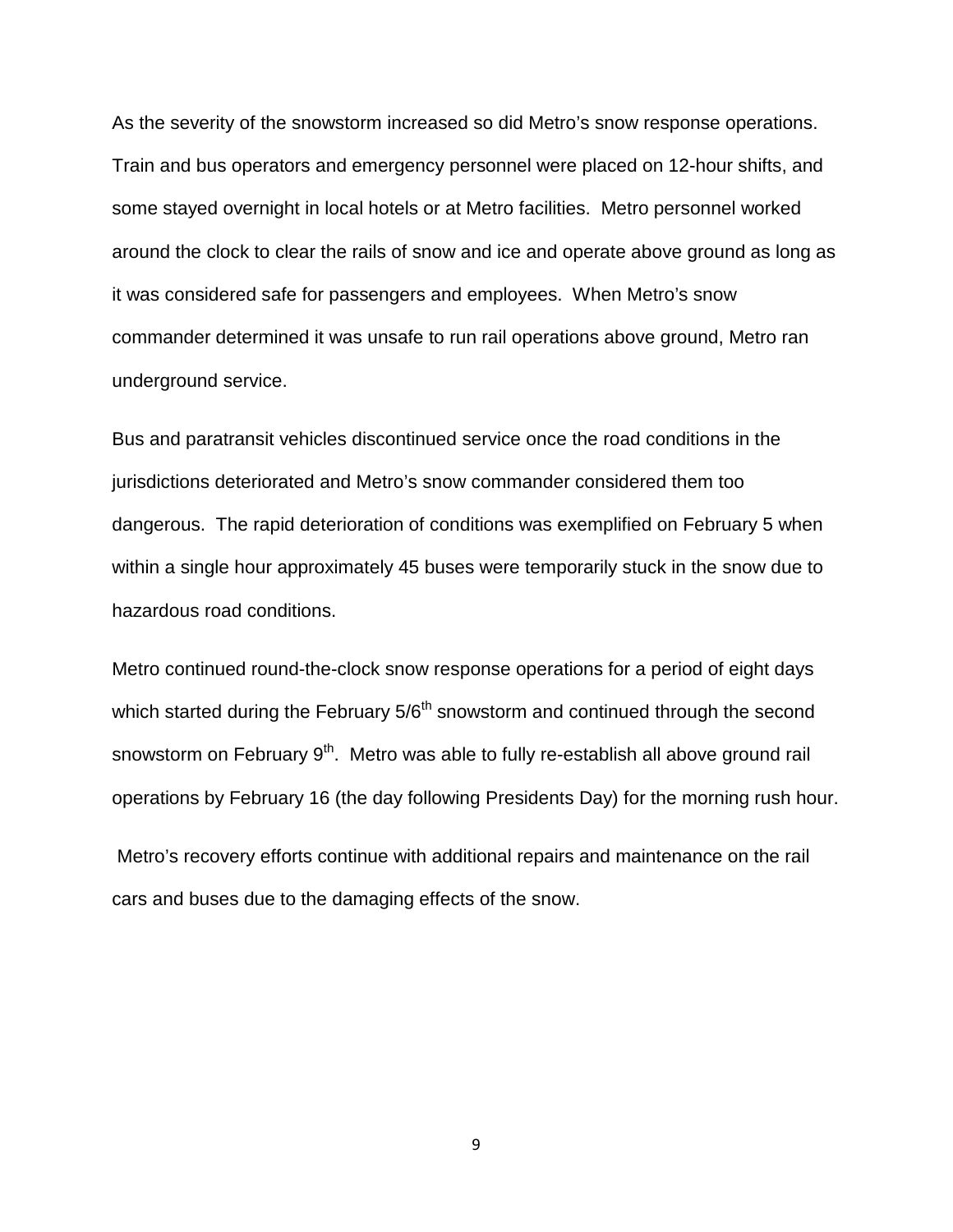Metro has been able to develop the following list of lessons learned, both positive and negative, from the February snowstorms, which can be applied to future disasters regardless of the cause.

- 1. Metro's pre-planning, execution of the Severe Weather Plan, and coordination with the National Capital Region allowed for an effective and coordinated response given the challenging scenario of the two back-to-back snowstorms.
- 2. Metro's new Emergency Operations Center proved to be well-designed and comfortable for a week-long activation; however, added technologies and tools could strengthen coordination and decision-making capabilities for Metro as well as information-sharing to the Region.
- 3. Operational decisions and suspension of service were predicated on snow conditions and forecasts with the utmost concern for the safety of passengers and employees. Very few incidents of an unsafe nature occurred due to the priority Metro placed on safety.
- 4. Bus and paratransit return-to-service was largely dependent upon road conditions, which is directly impacted by jurisdictional snow removal capabilities. In other disaster scenarios, the return-to-service will also be dependent upon debris removal capabilities of the individual jurisdictions.